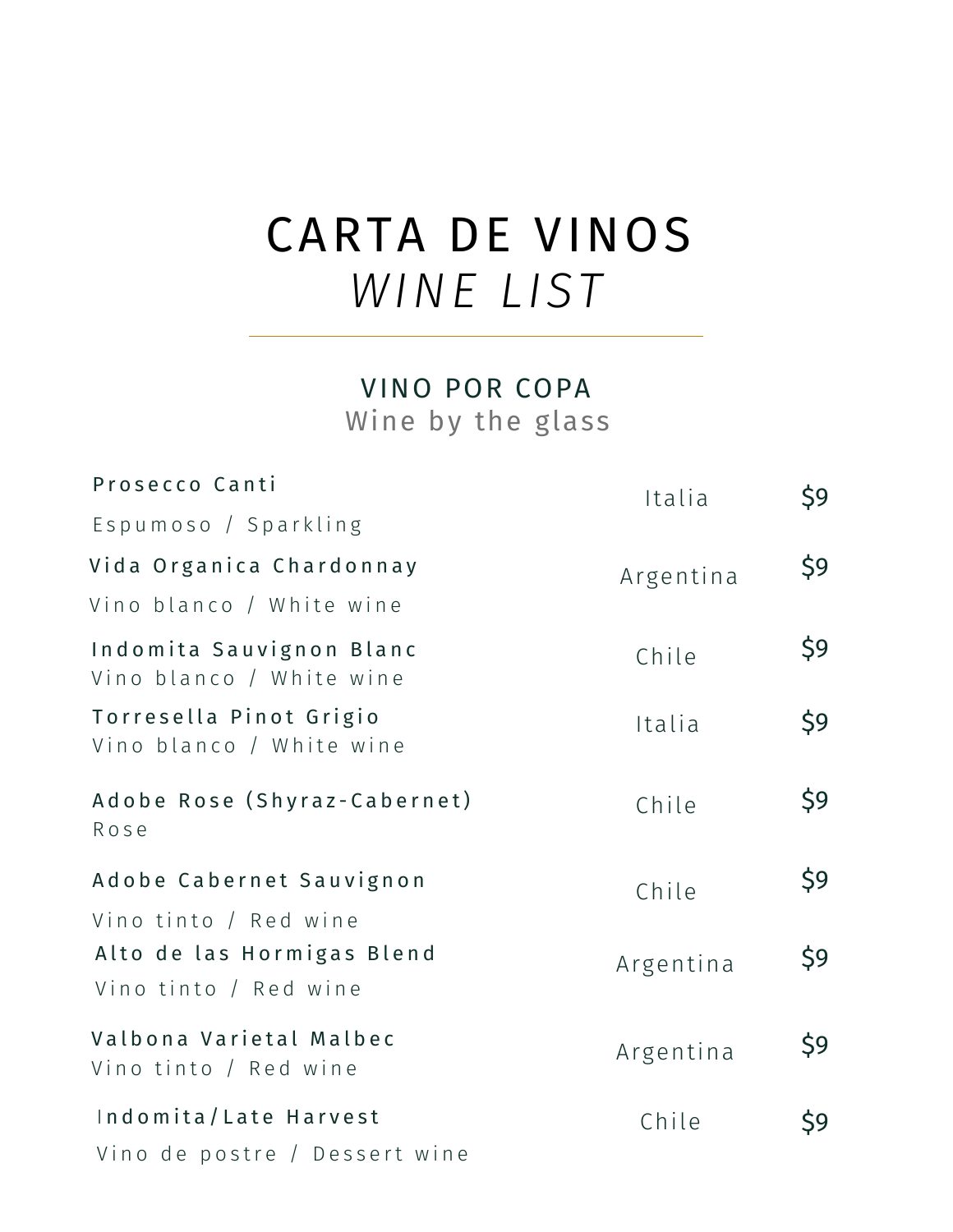# VINO BLANCO POR BOTELLA

White Wine Bottle

# Sauvignon Blanc

| Indomita Sauvignon Blanc                    | Chile   | \$35        |
|---------------------------------------------|---------|-------------|
| Sauvignon Blanc<br>Domaine Laporte Sancerre | Francia | <b>\$67</b> |
| Sauvignon Blanc                             |         |             |
| Casa Lapostolle Sauvignon<br>Blanc          | Chile   | <b>\$41</b> |
| Sauvignon Blanc                             |         |             |

# Chardonnay

| Matetic EQ Coastal San Antonio         | Chile     | \$51 |
|----------------------------------------|-----------|------|
| Chardonnay                             |           |      |
| Montes Alpha Chardonnay<br>Chardonnay  | Chile     | \$69 |
| Saurus Chardonnay                      | Argentina | \$36 |
| Chardonnay                             |           |      |
| Vida Organica Chardonnay<br>Chardonnay | Argentina | \$35 |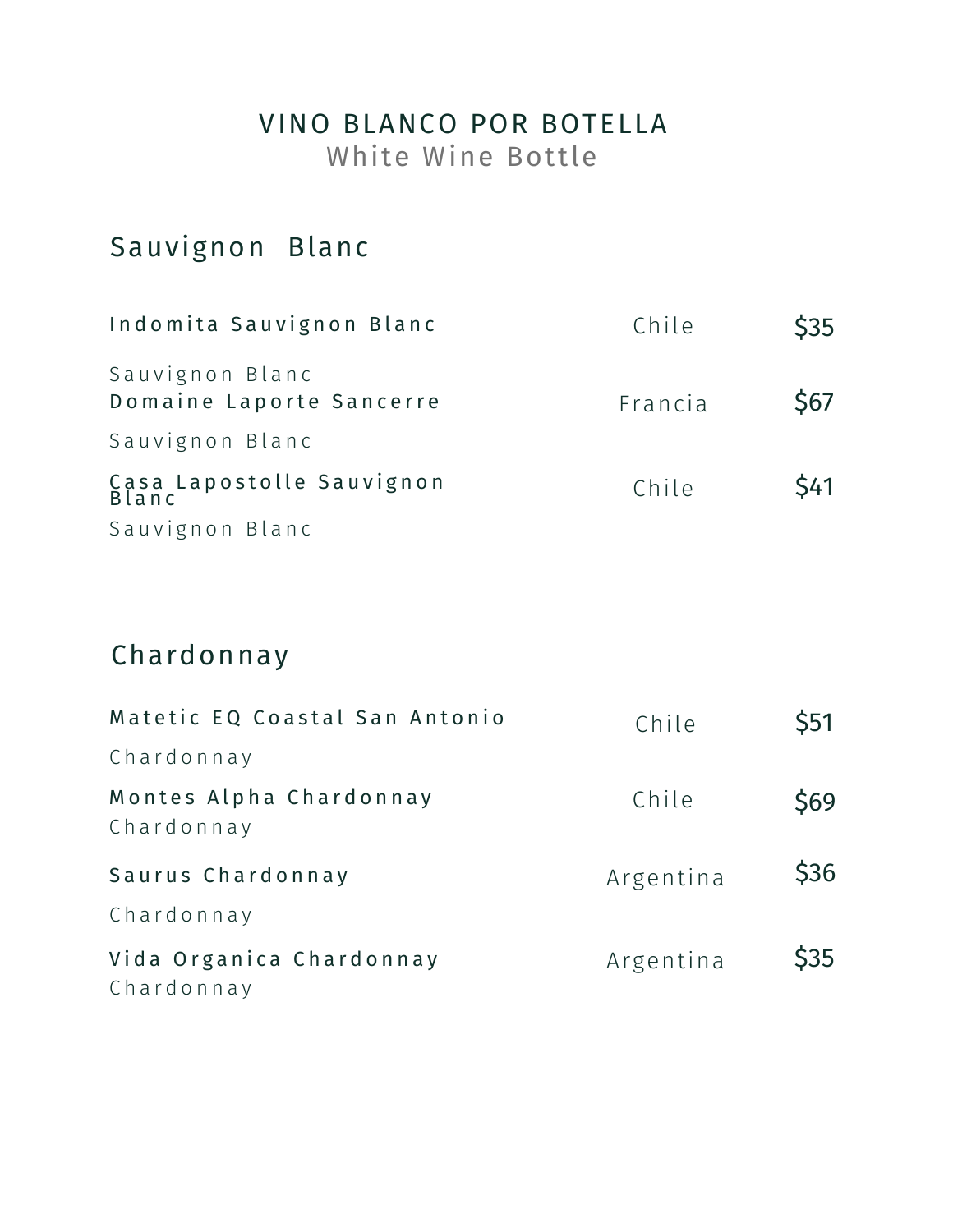# OTRAS CEPAS BLANCAS Other White Varieties

| Trapiche Broquel Torrontes       | Argentina | \$36 |
|----------------------------------|-----------|------|
| Attis, Albariño, DOC Rias Baixas | España    | \$65 |
| Torresella Pinot Grigio          | Italia    | \$35 |
| Ceretto Blange                   | Italia    | \$54 |

#### VINO TINTO POR BOTELLA Red Wine Bottle

## Pinot Noir

| De Martino Legado Pinot Noir<br>Pinot noir | Chile          | <b>S41</b>  |
|--------------------------------------------|----------------|-------------|
| Montes Alpha Pinot Noir<br>Pinot noir      | Chile          | <b>\$46</b> |
| Saurus Pinot Noir<br>Pinot noir            | Argentina \$45 |             |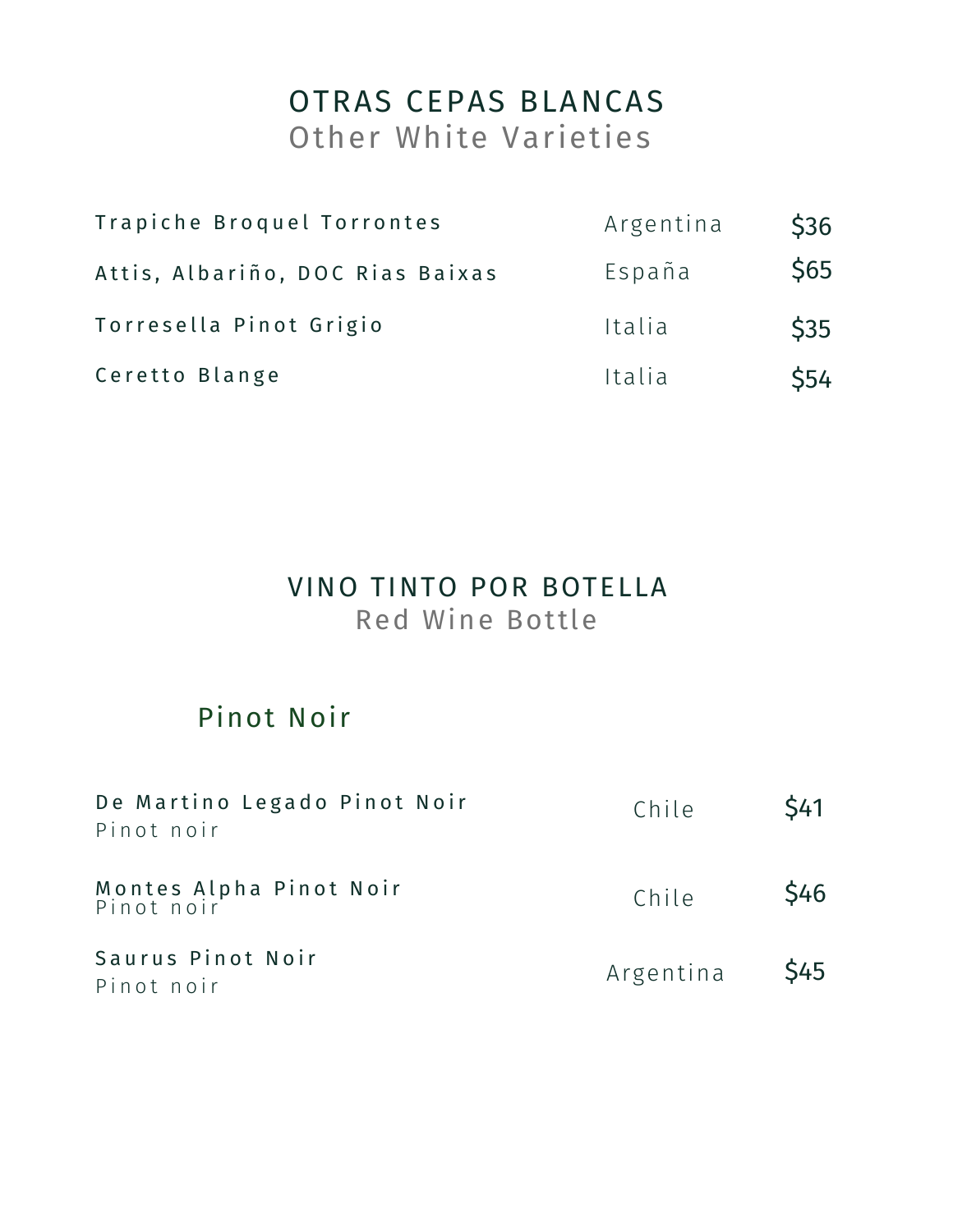#### VINO TINTO POR BOTELLA Red Wine Bottle

## Merlot

| H3 Merlot<br>Merlot     | USA       | \$65 |
|-------------------------|-----------|------|
| Wente Merlot<br>Merlot  | USA       | \$49 |
| Saurus Merlot<br>Merlot | Argentina | \$37 |
| Finca Martha<br>Merlot  | Argentina | \$40 |

## Malbec

| Ernesto Catena Alma<br>M<br>Negra<br>Blend, Mendoza<br>Malbec | Argentina | \$60 |
|---------------------------------------------------------------|-----------|------|
| Valbona Varietal Malbec<br>Malbec                             | Argentina | \$35 |
| J.Alberto Malbec<br>Malbec                                    | Argentina | \$61 |
| Alto de las Hormigas Malbec Varietal<br>Malbec                | Argentina | \$47 |
| Shiraz/Syrah                                                  |           |      |
| Le Claud Syrah<br>Shyraz                                      | Francia   | \$37 |
| Familia Gascon Shiraz                                         | Argentina | \$42 |
| Shyraz                                                        |           |      |
| Chateau de Pennautier, Syrah                                  | Francia   | \$42 |
| Shyraz                                                        |           |      |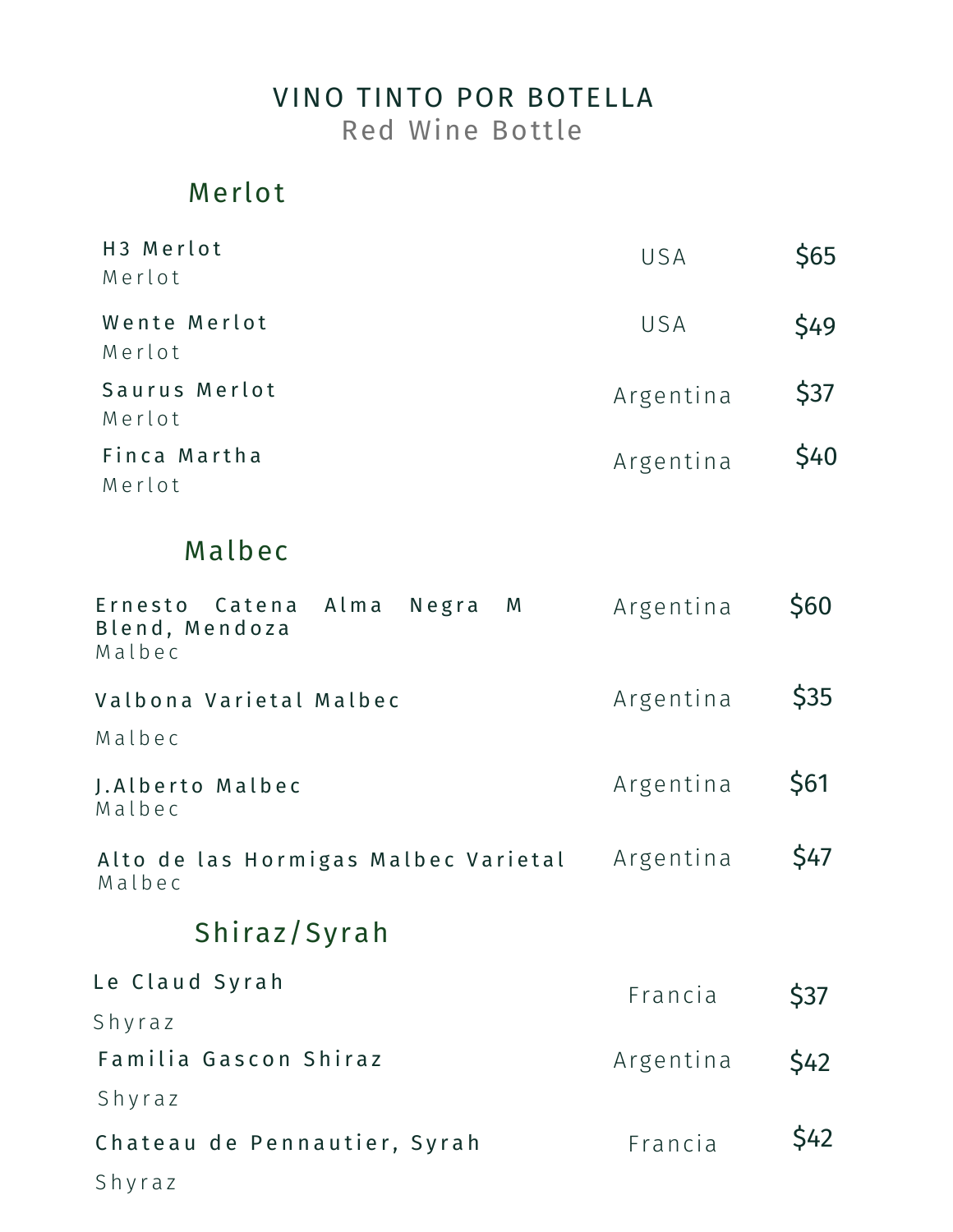# Tempranillo

| Valduero Unacepa<br>Tempranillo                                  | España    | \$61        |
|------------------------------------------------------------------|-----------|-------------|
| Malleolus<br>Tempranillo                                         | España    | \$86        |
| VINO TINTO POR BOTELLA<br>Red Wine Bottle                        |           |             |
| Cabernet Sauvignon                                               |           |             |
| 1865 Cabernet Sauvignon<br>Cabernet Sauvignon                    | Chile     | \$67        |
| Adobe Cabernet Sauvignon<br>Emiliana<br>Cabernet Sauvignon       | Chile     | \$35        |
| Lapostolle Cabernet Sauvignon<br>Alexandre<br>Cabernet Sauvignon | Chile     | \$66        |
| Luigi Bosca Cabernet<br>Sauvignon<br>Cabernet Sauvignon          | Argentina | \$52        |
| Novas Cabernet Sauvignon<br>Cabernet Sauvignon                   | Chile     | <b>\$38</b> |
| Souverain Cabernet Sauvignon<br>Cabernet Sauvignon               | USA       | \$67        |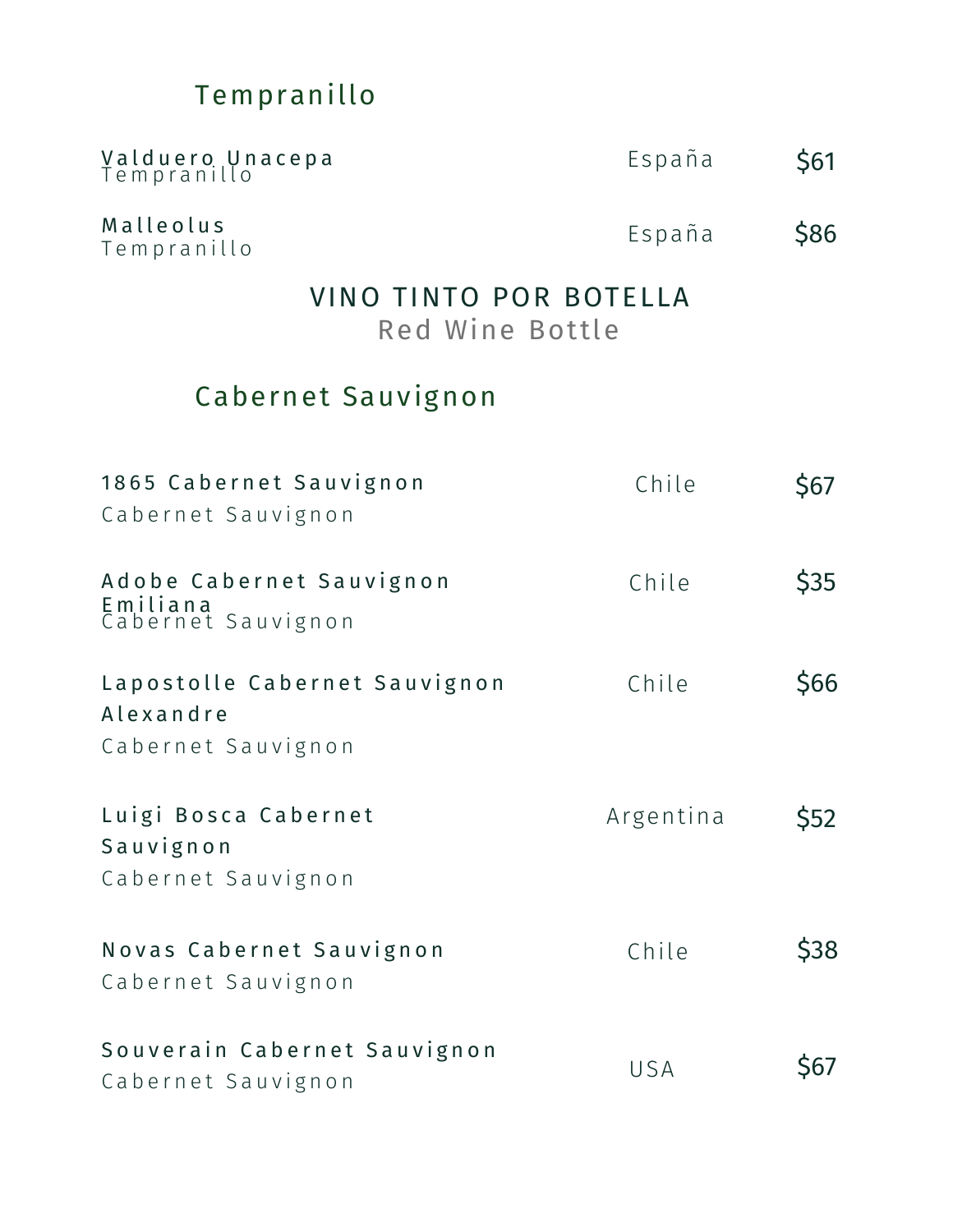## VINO TINTO POR BOTELLA

Red Wine Bottle

## Tintos Blend/ Blend red wines

| Ceretto Monsordo<br>Blend wines             |                                           | Italia    | \$77 |
|---------------------------------------------|-------------------------------------------|-----------|------|
| Clos de los 7<br>Blend wines                |                                           | Argentina | \$54 |
| Nipozzano<br>Blend wines                    |                                           | Italia    | \$51 |
| Susana Balbo<br>Blend wines                 |                                           | Argentina | \$98 |
| Antiyal Pura Fe Syrah<br>Blend wines        |                                           | Chile     | \$43 |
| Chateau La Grace Dieu<br>Blend wines        |                                           | Francia   | \$71 |
|                                             | OTRAS CEPAS TINTAS<br>Other Red Varieties |           |      |
| Chianti Clasico Cecchi Storia<br>di familia |                                           | Italia    | \$50 |
| Marques Casa Concha<br>Carmenere            |                                           | Chile     | \$59 |